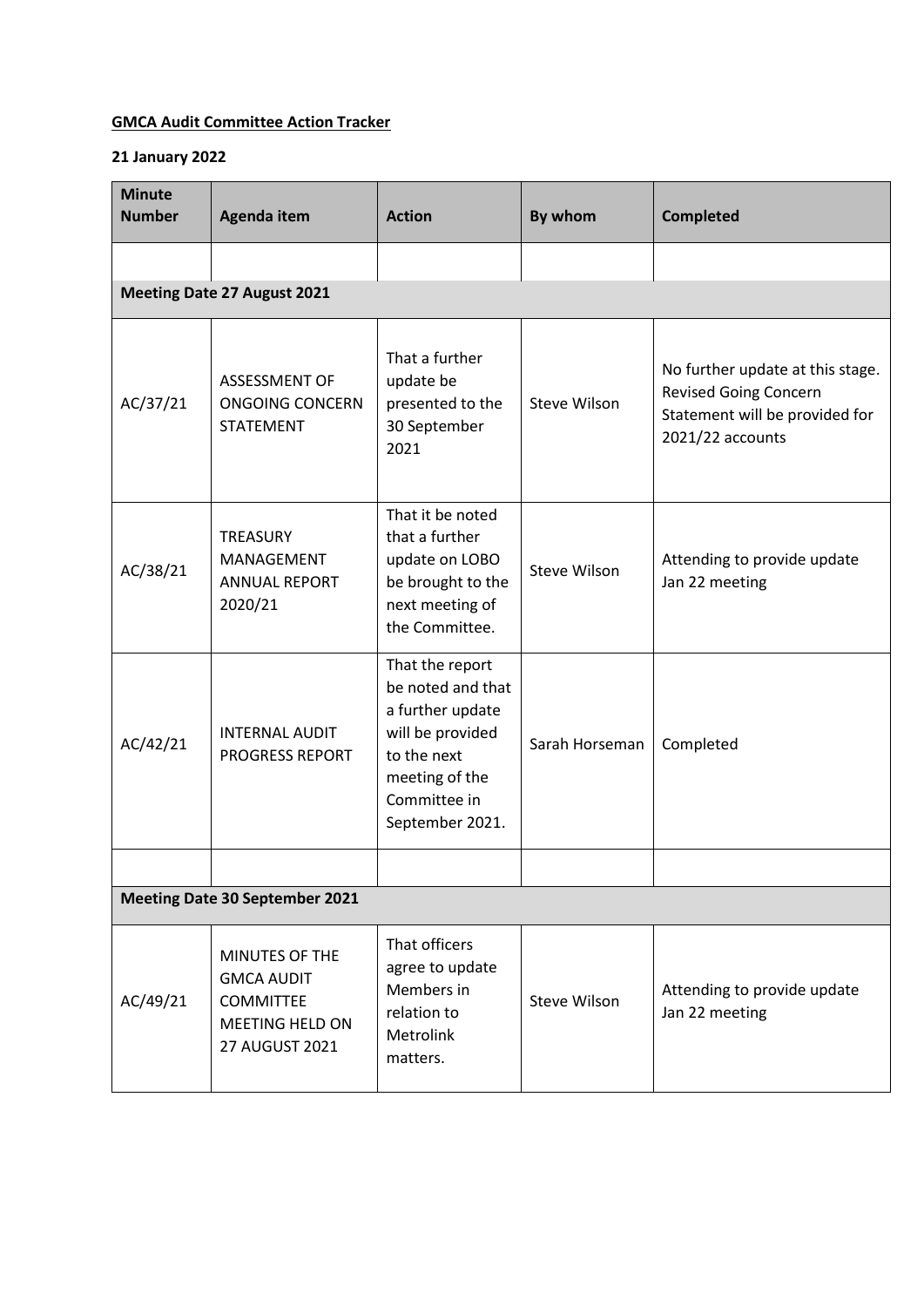| AC/52/21 | 2020/2021<br>STATEMENT OF<br>AUDITED ACCOUNTS | That the GMCA<br>2020/2021<br>Statement of<br><b>Audited Accounts</b><br>be submitted to<br>the meeting of<br>the Audit<br>Committee in<br>November 2021                                                                                      | <b>Steve Wilson</b> | Completed  |
|----------|-----------------------------------------------|-----------------------------------------------------------------------------------------------------------------------------------------------------------------------------------------------------------------------------------------------|---------------------|------------|
| AC/53/21 | <b>ANNUAL AUDIT</b><br>LETTER                 | That it be noted<br>that the Annual<br>Audit Letter be<br>deferred to the<br>next meeting of<br>the Audit<br>Committee.                                                                                                                       | <b>Mazars</b>       | Completed  |
| AC/55/21 | RISK MANAGEMENT<br><b>UPDATE</b>              | That it be noted<br>that comparative<br>data on staffing<br>absence and<br>updates on staff<br>survey responses<br>and the Skills Bill<br>be brought to a<br>future meeting of<br>the Committee.                                              | Sarah Horseman      | Completed  |
| AC/57/21 | <b>AUDIT ACTION</b><br>FOLLOW UP REPORT       | That a further<br>update be<br>provided to the<br>next meeting of<br>the Committee.                                                                                                                                                           | Sarah Horseman      | Completed  |
| AC/58/21 | <b>WORK PROGRAMME</b><br>2021/22              | That officers<br>undertake to<br>convene a joint<br>meeting with the<br>Police and Crime<br>Audit Panel at an<br>appropriate time<br>and to liaise with<br><b>GMCA Waste and</b><br>Resources to seek<br>a visit to a GM<br>Recycling Centre. | Nicola Ward         | <b>TBC</b> |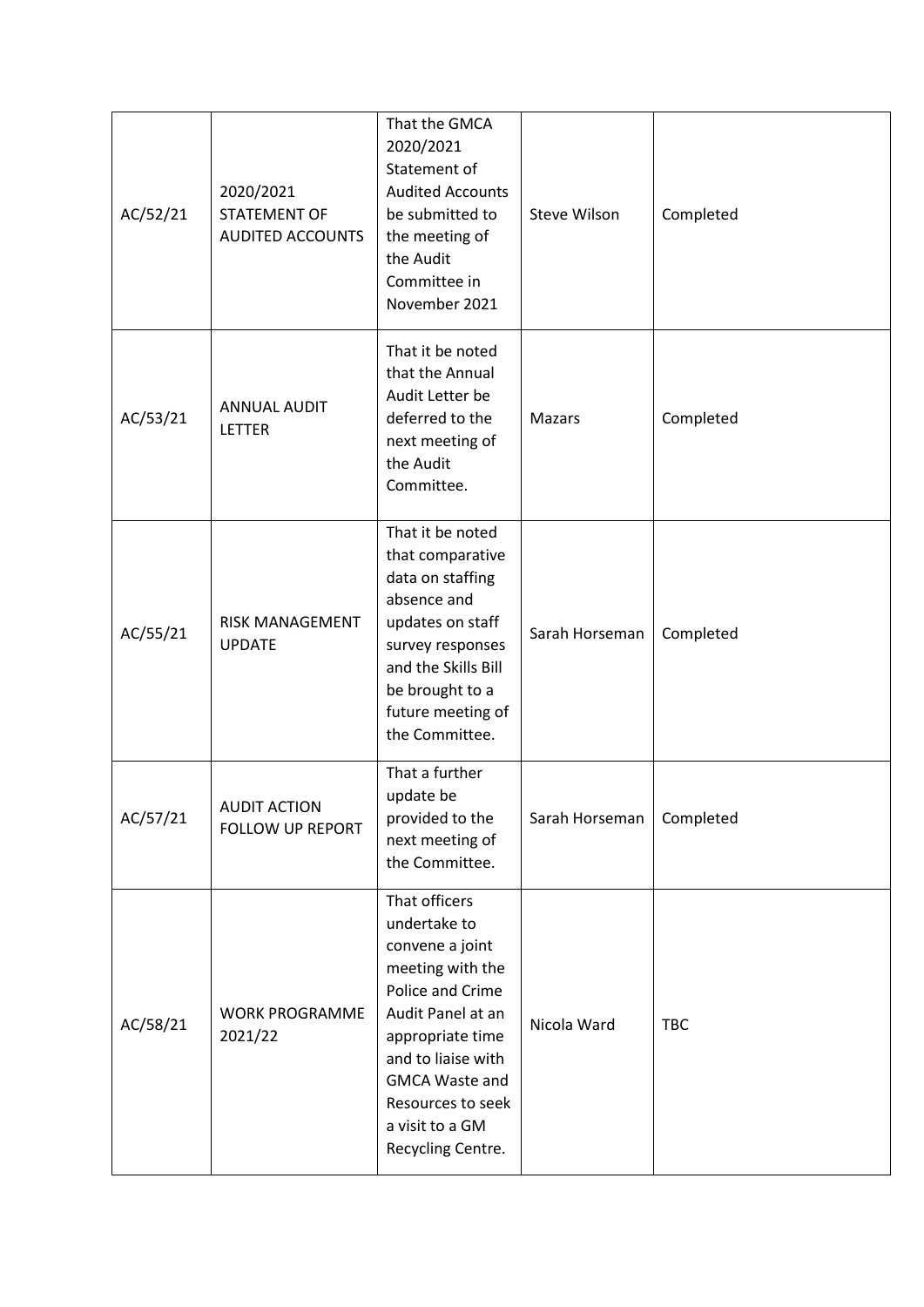|          | <b>Meeting Date 30 November 2021</b>                                                 |                                                                                                                                                                                                                                                                      |                     |                                                                                   |  |
|----------|--------------------------------------------------------------------------------------|----------------------------------------------------------------------------------------------------------------------------------------------------------------------------------------------------------------------------------------------------------------------|---------------------|-----------------------------------------------------------------------------------|--|
| AC/67/21 | <b>STATEMENT OF</b><br>ACCOUNTS 2020/21                                              | That Mazars and<br><b>GMCA Finance</b><br>Team would<br>review the<br>wording of the<br>amendment in<br>the group<br>accounts relating<br>to the Northwest<br>Evergreen<br>Holding Debtor to<br>ensure it did not<br>result in a double<br>entry to the<br>accounts. | Daniel Watson       | Verbal update to be provided<br>at Jan 22 meeting                                 |  |
| AC/67/21 | <b>STATEMENT OF</b><br><b>ACCOUNTS 2020/21</b>                                       | That authority be<br>delegated to the<br>Chair of the Audit<br>Committee to<br>approve the final<br>accounts should<br>there be any<br>further changes.                                                                                                              | <b>Steve Wilson</b> | Attending to provide update<br>Jan 22 meeting                                     |  |
| AC/68/21 | <b>AUDIT COMPLETION</b><br><b>REPORT AND</b><br><b>ANNUAL AUDIT</b><br><b>LETTER</b> | That officers<br>would check with<br>the ICT team<br>regarding the<br>level of<br>confidence in<br>attaining the<br><b>March 2022</b><br>deadline for<br>delivery of the<br>organisation's<br>cyber security<br>software and<br>report back to the<br>Committee.     | Sarah Horseman      | Will be incorporated into the<br>results / actions of the Cyber<br>internal audit |  |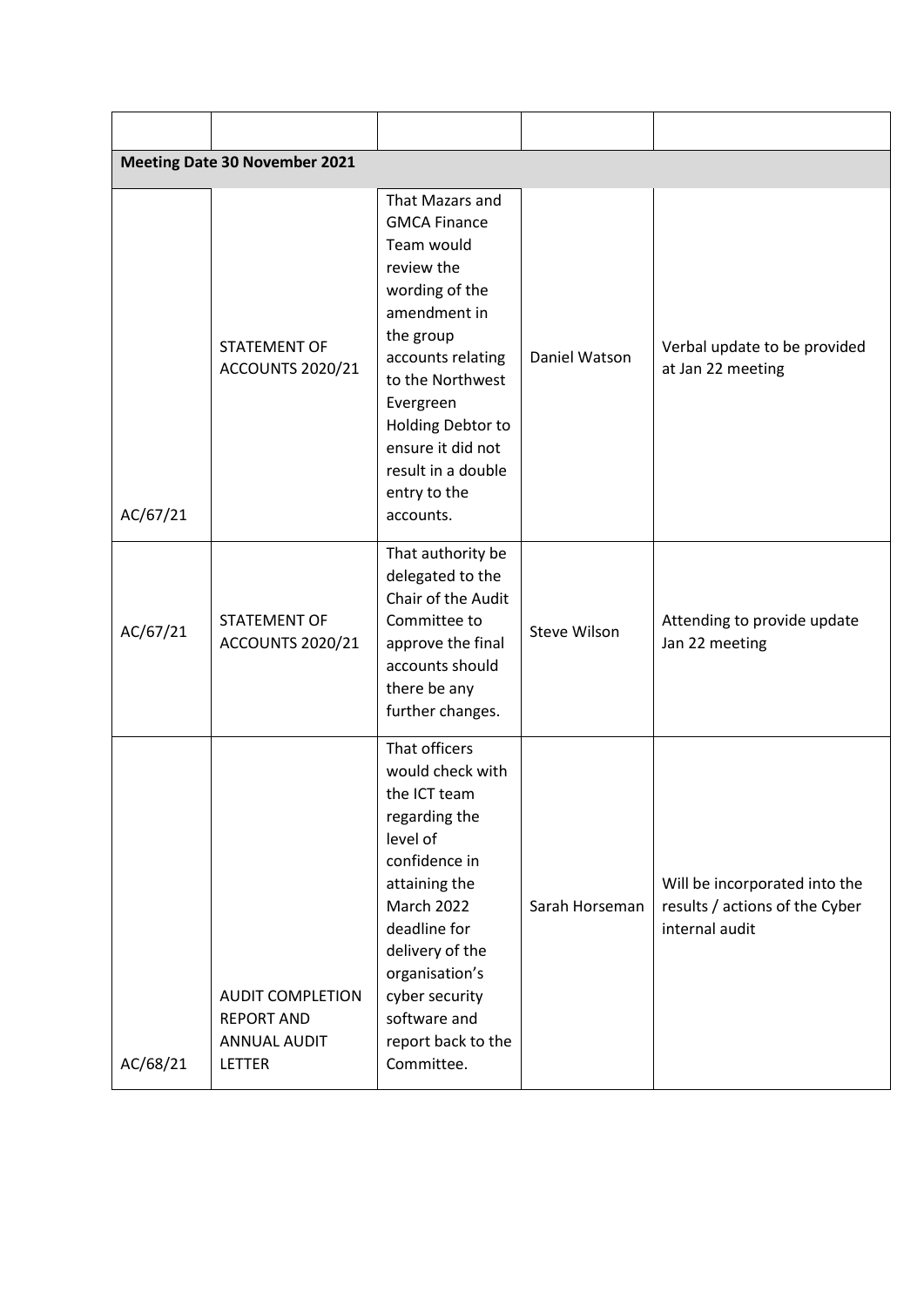| AC/68/21 | <b>AUDIT COMPLETION</b><br><b>REPORT AND</b><br><b>ANNUAL AUDIT</b><br><b>LETTER</b> | That the GMCA<br>would work with<br>external audit to<br>determine what a<br>'good' ICT Change<br>Management<br>Policy should look<br>like in advance of<br>next year's audit.                                                   | Sarah Horseman      | Will be incorporated into the<br>results / actions of the Cyber<br>internal audit |
|----------|--------------------------------------------------------------------------------------|----------------------------------------------------------------------------------------------------------------------------------------------------------------------------------------------------------------------------------|---------------------|-----------------------------------------------------------------------------------|
| AC/68/21 | <b>AUDIT COMPLETION</b><br><b>REPORT AND</b><br><b>ANNUAL AUDIT</b><br><b>LETTER</b> | That any ongoing<br>external audit<br>recommendations<br>be integrated<br>with the internal<br>audit<br>recommendation<br>monitoring to<br>ensure their<br>delivery.                                                             | Sarah Horseman      | Completed                                                                         |
| AC/68/21 | <b>AUDIT COMPLETION</b><br><b>REPORT AND</b><br><b>ANNUAL AUDIT</b><br>LETTER        | That the GMCA<br>be informed of<br>the implications<br>to the<br>Independent<br>Members of the<br><b>Audit Committee</b><br>following the<br>publication of the<br>regulatory<br>guidelines in<br>relation to<br>external audit. | Steve Wilson        | Agenda item 12                                                                    |
| AC/68/21 | <b>AUDIT COMPLETION</b><br><b>REPORT AND</b><br><b>ANNUAL AUDIT</b><br>LETTER        | That linked to<br>this, a future<br>report be brought<br>to the Committee<br>following the<br>PSAA's national<br>procurement<br>exercise in<br>relation to<br>external auditors.                                                 | <b>Steve Wilson</b> | Completed                                                                         |